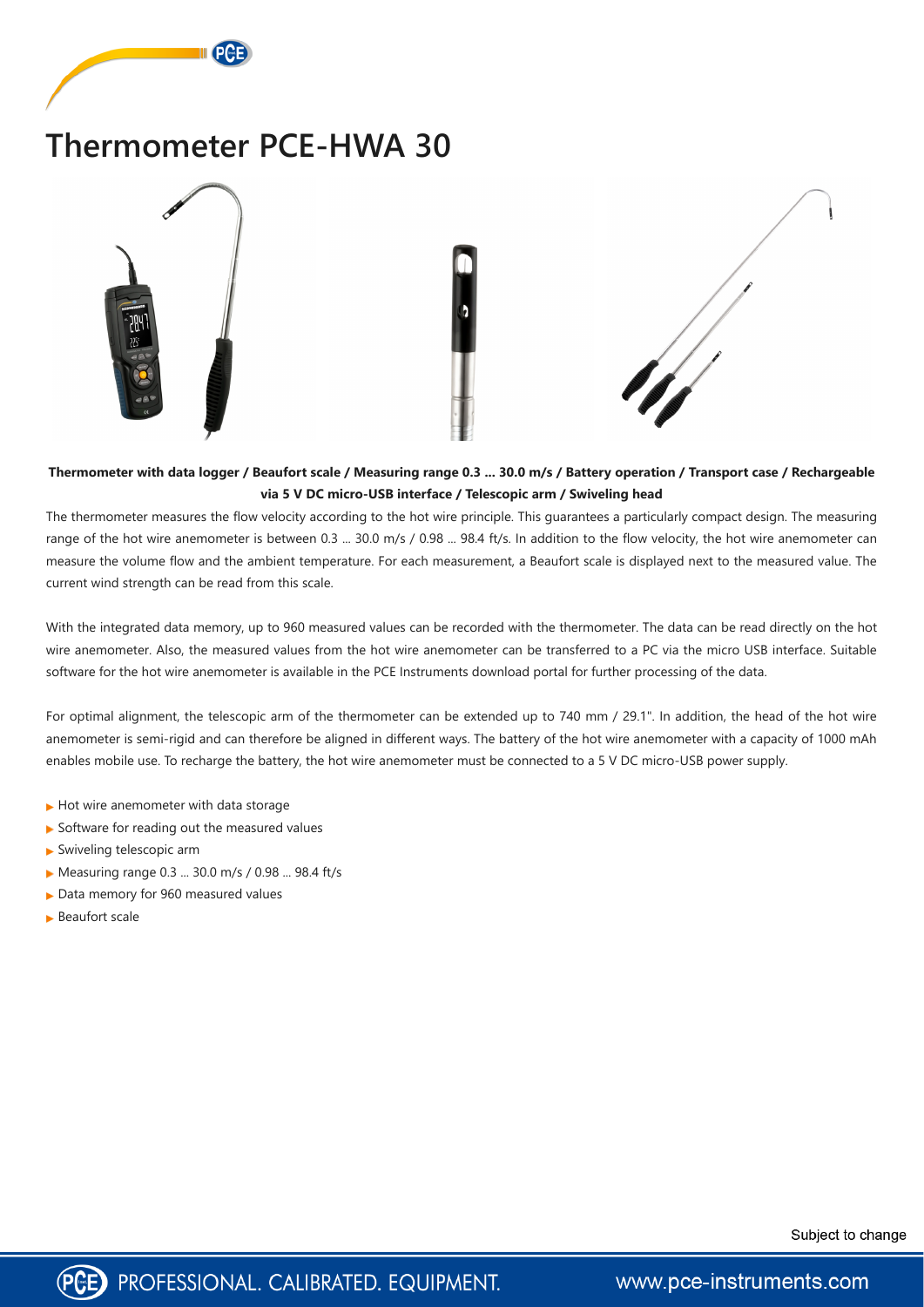# **Specifications**

**Wind speed m/s** Measuring range 0.3 ... 30.0 m/s Resolution 0.01 m/s Accuracy ±3 % ±0.1 m/s of measured value

Measuring range 0.6 ... 58.3 knots Resolution 0.01 knots Accuracy ±3 % ±0.2 knots of measured value

**Wind speed ft/min** Measuring range 60 ... 5904 ft/min Resolution 0.01, 0.1, 1 ft/min Accuracy ±3 % ±20 ft/min of measured value

**Wind speed mph** Measuring range 0.7 ... 67 mph Resolution 0.01 mph

Measuring range  $0 \dots 999900 \text{ m}^3/\text{min}$ 

**Wind speed knots**

**Wind speed km/h**

| <b>Wind speed</b> | km/h                                       |
|-------------------|--------------------------------------------|
| Measuring range   | 1.0  108.0 km/h                            |
| Resolution        | $0.01$ km/h                                |
| Accuracy          | $\pm$ 3 % $\pm$ 0.4 km/h of measured value |
|                   |                                            |

Accuracy ±3 % ±0.2 mph of measured value

**Volume flow CMM (m³/min)**

Resolution  $0.001$  ... 100 m<sup>3</sup>/min Adjustable area 0.001 ... 999 m<sup>2</sup>

Measuring range 0 ... 45 °C Resolution 0.1 °C Accuracy  $\pm 1.0$  °C

**Volume flow CFM (FT³/min)**

Measuring range  $0 \dots 999900$  ft<sup>3</sup>/min Resolution  $0.001$  ... 100 m<sup>3</sup>/min Adjustable area  $0.001$  ... 999  $m<sup>3</sup>$ 

**Temperature measurement**  **°C**

### **Temperature measurement°F**

Measuring range 32 ... 113 °F Resolution 0.18 °F Accuracy  $\pm 1.8$  °F

Subject to change



www.pce-instruments.com

## **More information**